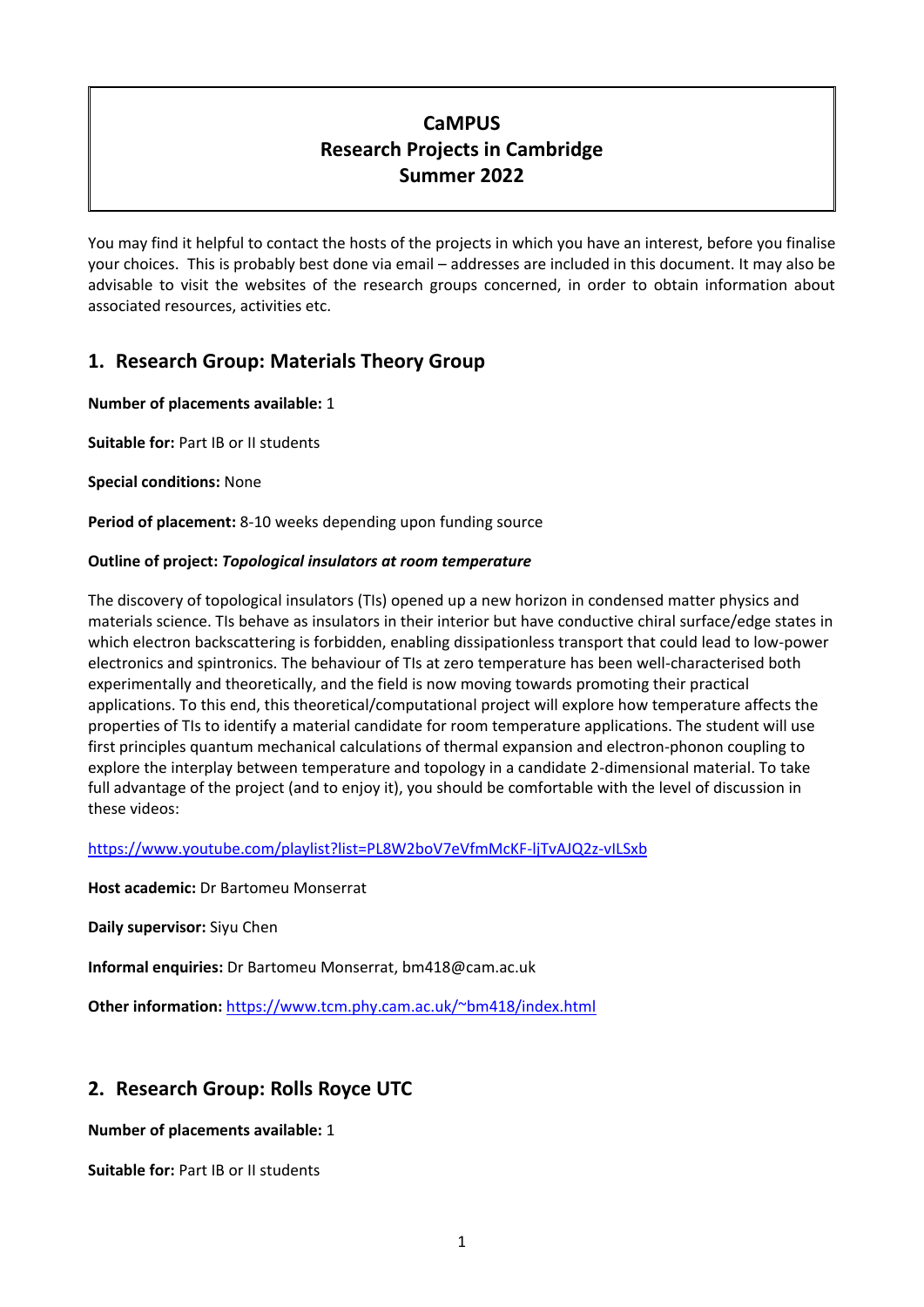**Special conditions:** This project may be subject to export control legislation. Please make contact with Prof Stone if considering applying for this project since some nationalities may be excluded from participating in this project work.

## **Period of placement:** 8-10 weeks depending upon funding source

### **Outline of project:** *Investigating novel Ti-Fe-Al-Mo alloys*

We have recently identified the potential of a novel class of ultra-high strength beta Ti alloys based on the Ti-Fe-Al system. These alloys derive their exceptional properties from precipitates that have a superlattice structure of the beta matrix. However, at this stage very little is known about how additional alloying will affect their microstructure and properties. This project will seek to gain insight into the effect Mo additions on these alloys. During the project, a series of Ti-Fe-Al alloys with systematically varying concentrations of Mo will be prepared by arc melting before being subjected to heat treatments of varying temperatures and durations. The project will then focus on performing detailed characterisation of the structure, morphology and composition of the phases present using scanning electron microscopy and X-ray diffraction. The critical transition temperatures will be determined by differential scanning calorimetry and, for alloys exhibiting suitable microstructures, hardness testing will also be performed. The data obtained will be directly compared with predictions made using thermodynamic modelling with the ThermoCalc software package. These are novel alloys, and it is intended that the results obtained will lead to a journal publication.

#### **Host academic:** Prof Howard Stone

**Daily supervisor:** Rosie Mellor

**Informal enquiries:** Prof Howard Stone (hjs1002@cam.ac.uk) or Rosie Mellor (rflm2@cam.ac.uk)

**Other information:** <http://www.rrutc.msm.cam.ac.uk/>

# **3. Research Group: Kar-Narayan Lab**

#### **Number of placements available:** 1

**Suitable for:** Any student could undertake this project (Part IA, IB or II)

**Special conditions:** None

**Period of placement:** 8 weeks

## **Outline of project:** *Fully printed electroactive polymer nanocomposites for actuation and biomedical implants*

Electroactive polymers (EAPs) can be excited using electric fields to change their shape and size, giving rise to biologically inspired capabilities [1]. Broadly speaking, there are two classes of EAPs: field-activated EAP materials are driven by Coulomb forces and require high activation fields that may be close to the level of dielectric breakdown level, and ionic EAP materials that are driven by diffusion of ions, and require relatively low activation voltages. The latter is particularly attractive in biomedical settings where low activation voltages are preferable. However, the application of EAP materials as actuators still involves many challenges related to actuation forces, scalability, durability and reliability. The processes of synthesizing, fabricating, electroding, shaping, and handling need to be understood and optimized to maximize the actuation capability and durability. In this project, ion-based cation systems will be combined with printable polymer hosts such as Nafion, to create voltage-tuneable bending on the nano- to micro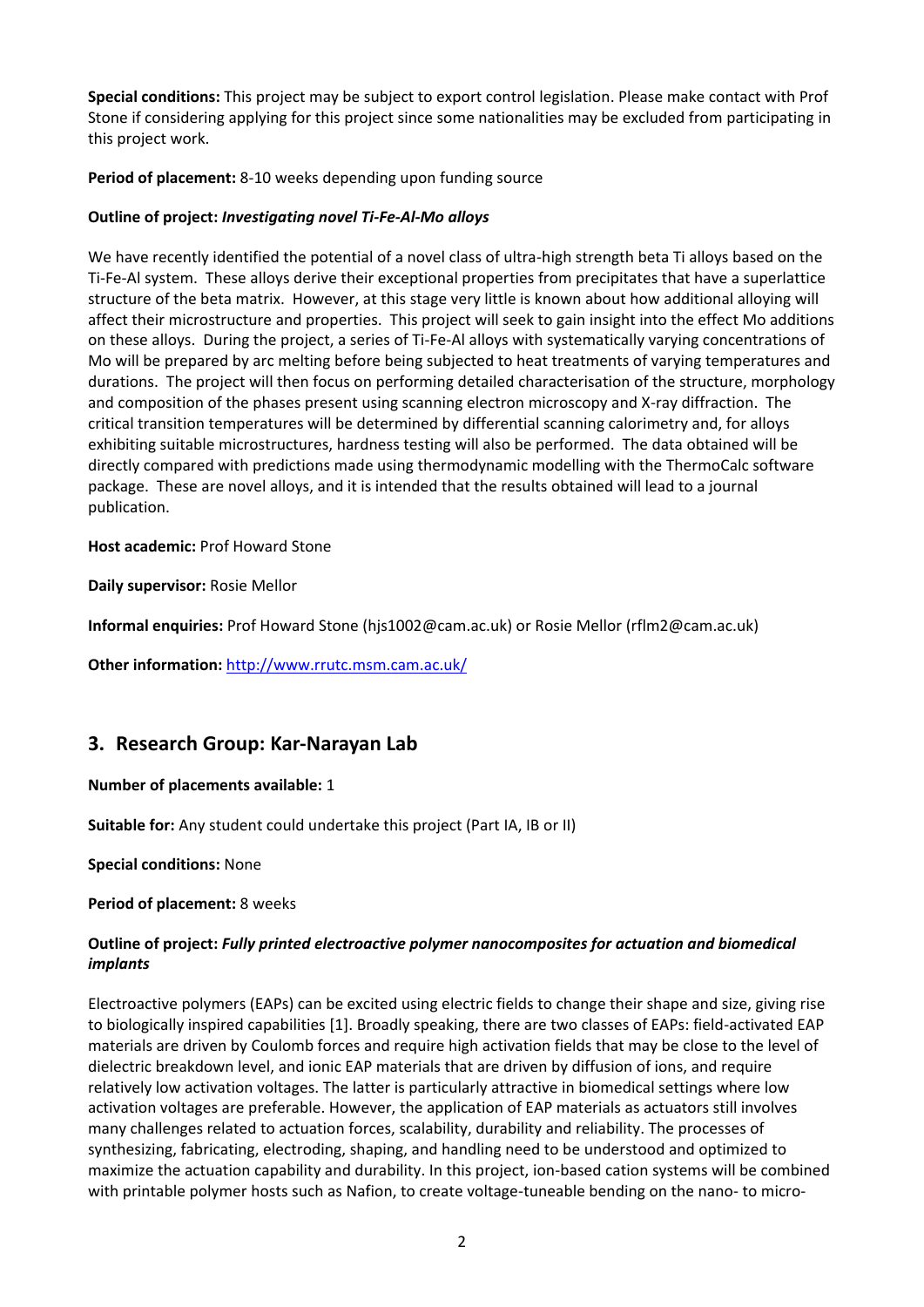scale. While on the large scale such bending takes seconds, it is predicted that switching can be much faster as the devices scale down, and dependent on the cation conductivity in the polymer host. The novelty here is to use a state-of-the-art additive manufacturing technique, namely aerosol-jet printing [2], to "print" such devices in their entirety, opening up a wide range of potential applications. Such printing has not been demonstrated previously, and has the potential for rapid prototyping of devices for optimisation and testing. It is expected that developing this type of capability will serve to identify niche applications such as soft robotics and sensor-assisted surgery and insertion of biomedical implants.

[1] Bar-Cohen & Anderson, Mechanics of Soft Materials 1, 5 (2019) [2] M. Smith, Y.S. Choi, C. Boughey & S. Kar-Narayan, Flex. Print. Electron. 2, 015004 (2017)

**Host academic:** Prof Sohini Kar-Narayan

**Daily supervisor:** To be confirmed

**Informal enquiries:** Prof Sohini Kar-Narayan, sk568@cam.ac.uk

**Other information:** <https://www.kar-narayan.msm.cam.ac.uk/>

# **4. Research Group: Kar-Narayan Lab**

## **Number of placements available:** 1

**Suitable for:** Any student could undertake this project (Part IA, IB or II)

**Special conditions:** None

**Period of placement:** 8 weeks

# **Outline of project:** *Conformable force sensors for orthopaedic surgery and telemetry*

The treatment of weight bearing joints such as knees and hips is a complex problem, with challenges ranging from objective assessment of the damage to tissue and understanding of the forces in organic joints, and monitoring the forces within the implant post-surgery. The past five years have seen a growing global interest in technologies to enable biocompatible, implantable mechanical sensing. This project seeks to establish novel printed, flexible and biocompatible force/pressure sensors suitable for orthopaedic surgery and post-operative telemetry, based on novel microfluidic capacitive techniques recently developed in our group [1]. These devices will be optimised through finite element modelling, and compared in view of the requirements set by the clinical application. This project will open up significant opportunities for future work and commercialisation, through establishing new technologies, and taking them forward through optimisation and in-vivo (cadaveric) trials.

[1] Jing, Qingshen, et al. Cell Reports Physical Science 2, 100386 (2021) [2] Forchelet, David et al. Sensors 14, 15009-15021 (2014)

**Host academic:** Prof Sohini Kar-Narayan

**Daily supervisor:** To be confirmed

**Informal enquiries:** Prof Sohini Kar-Narayan, sk568@cam.ac.uk

**Other information:** <https://www.kar-narayan.msm.cam.ac.uk/>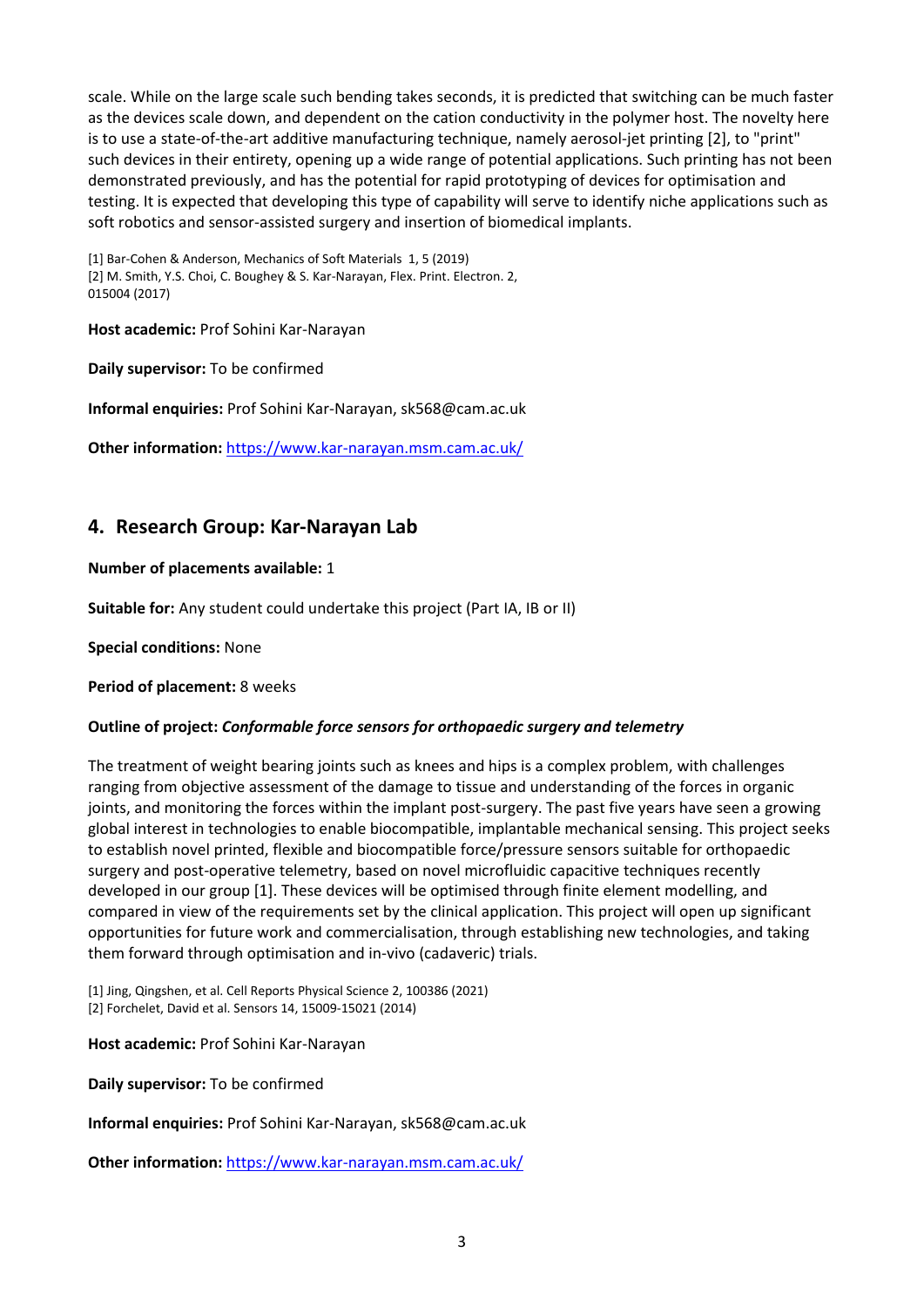# **5. Research Group: Kar-Narayan Lab**

# **Number of placements available:** 1

**Suitable for:** Any student could undertake this project (Part IA, IB or II)

**Special conditions:** None

### **Period of placement:** 8 weeks

## **Outline of project:** *Printed microfluidic bio-sensors based on functional nanomaterials*

Microfluidics has emerged as a powerful analytical tool for biology and biomedical research, with uses ranging from single-cell phenotyping to drug discovery and medical diagnostics, and only small sample volumes are required for testing. Microfluidic devices can combine sensors and biological components onto a single platform, offering challenges and opportunities for novel biosensing applications, with a focus on portability, disposability, real-time detection, and improved accuracy of detection, to name a few. There is therefore enormous interest in developing microfluidic devices with improved capabilities and enhanced functionalities, where higher level of integration can lead to complex and complete microfluidic systems in a single chip. This project aims to explore such integration through the direct incorporation of functional nanomaterials (e.g. piezoelectric, electrochemical, thermoelectric) within microfluidic devices using "aerosol-jet printing" of bespoke inks [1]. This particular printing technique is distinctly versatile when it comes to rapid prototyping of functional inks, and will be used extensively in this work to explore a variety of nanomaterials for microfluidic sensing applications for novel biosensors and bioelectronics. [2]

[1] Kar-Narayan group, Applied Materials Today 19, 100618 (2020) [2] T Chalklen, Q Jing, S Kar-Narayan, Sensors 20, 5605 (2020)

**Host academic:** Prof Sohini Kar-Narayan

**Daily supervisor:** To be confirmed

**Informal enquiries:** Prof Sohini Kar-Narayan, sk568@cam.ac.uk

**Other information:** <https://www.kar-narayan.msm.cam.ac.uk/>

# **6. Research Group: 2D Materials Devices**

#### **Number of placements available:** 1

**Suitable for:** Any student could undertake this project (Part IA, IB or II)

**Special conditions:** None

**Period of placement** 8-10 weeks depending upon funding source

## **Outline of project:** *Evaluation of MoS2 nano sheets covered with polysulphides for lithium sulfur batteries.*

Metallic chemically exfoliated nanosheets of MoS2 have been demonstrated to be excellent cathodes for Lithium- Sulfur (Li-S) batteries. One reason for this is that the the sulfur is efficiently adsorbed onto MoS2 and subsequent polysulfide formed during the Li-S battery operation also possess strong affinity to MoS2. In this project, the student will study the adsorption of lithium-sulfur polysulfides on metallic MoS2 nanosheets by UV-VIS spectroscopy, atomic force microscopy, and optical microscopy.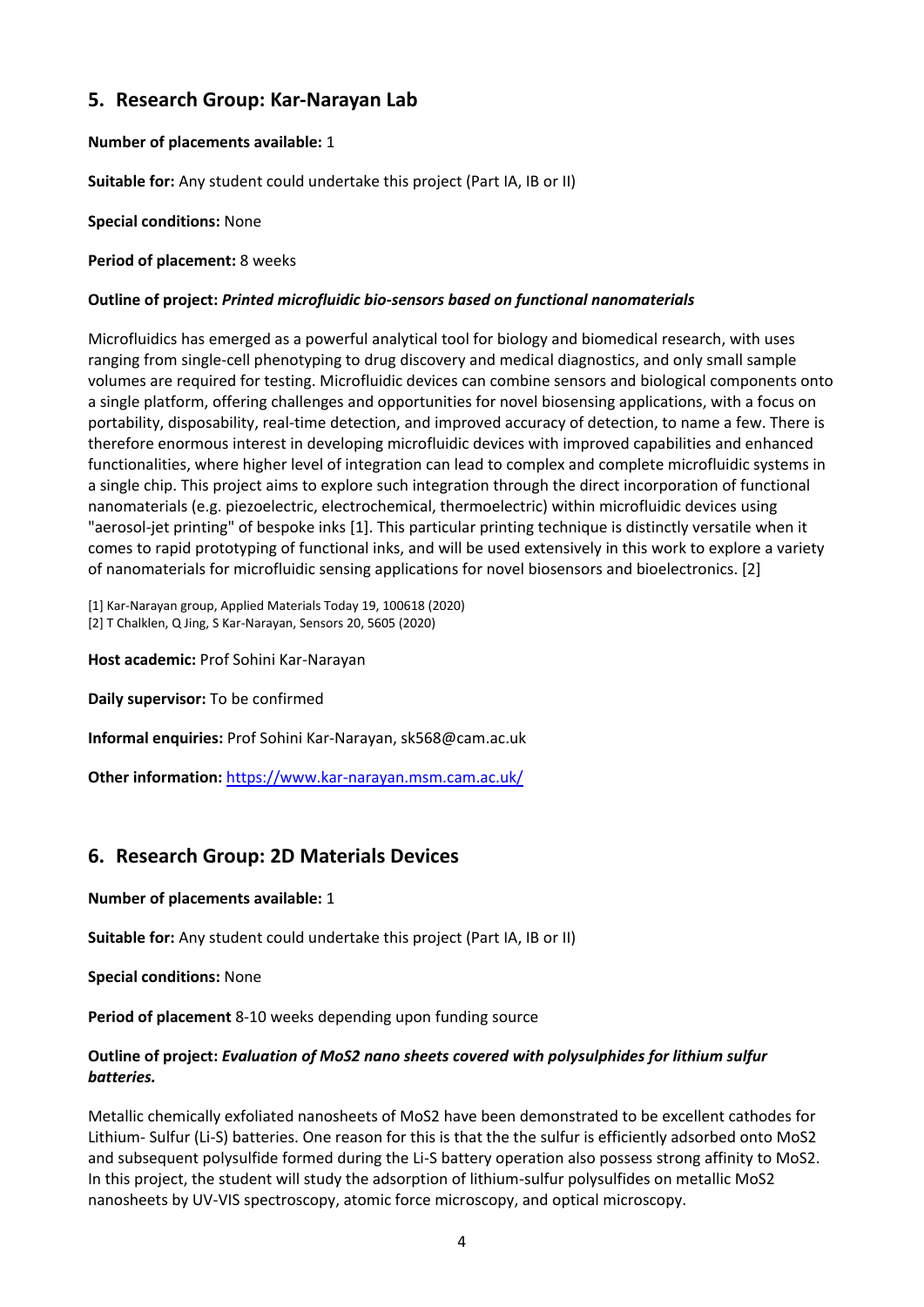**Host academic:** Prof Manish Chhowalla

**Daily supervisor:** Dr Zhuangnan Li, PDRA

**Informal enquiries:** Prof Manish Chhowalla, mc209@cam.ac.uk

**Other information:** <https://www.chhowalla.msm.cam.ac.uk/>

# **7. Research Group: Optical Nanomaterials**

**Number of placements available:** 1

**Suitable for:** Part IB or II students

**Special conditions:** None

**Period of placement:** 8 weeks

## **Outline of project:** *Plasmonic and photothermal effects in bimetallic nanoparticles*

In this project, the student will decorate magnesium nanoparticles via galvanic replacement and potential kirkendall effects. He/she will prepare a series of increasingly decorated magnesium particles and characterise the degree of etching of the magnesium via a simple titration. He/she will then measure the bulk heating of these nanoparticle suspensions upon irradiation with lasers of various wavelength and power. This temperature rise will be correlated to the extent and composition of the decorations.

**Host academic:** Dr Emilie Ringe

**Daily supervisor:** Vladimir Lomonosov (PDRA) and Claire West (PDRA)

**Informal enquiries:** Dr Emilie Ringe, er407@cam.ac.uk

**Other information:** <https://www.on.msm.cam.ac.uk/>

# **8. Research Group: Evans Group**

**Number of placements available:** 1

**Suitable for:** Part IB or II students

**Special conditions:** None

**Period of placement:** 8 weeks

#### **Outline of project:** *Calculating the cost of Sustainable Materials Science*

Research into solutions for a sustainable future often begins in a materials chemistry lab. For example, improving our ability to harvest sunlight to generate renewable energy requires breakthroughs developed by materials scientists. Unfortunately, many labs employ unsustainable practices, such as extensive use of disposable plastics and wasteful synthetic procedures.